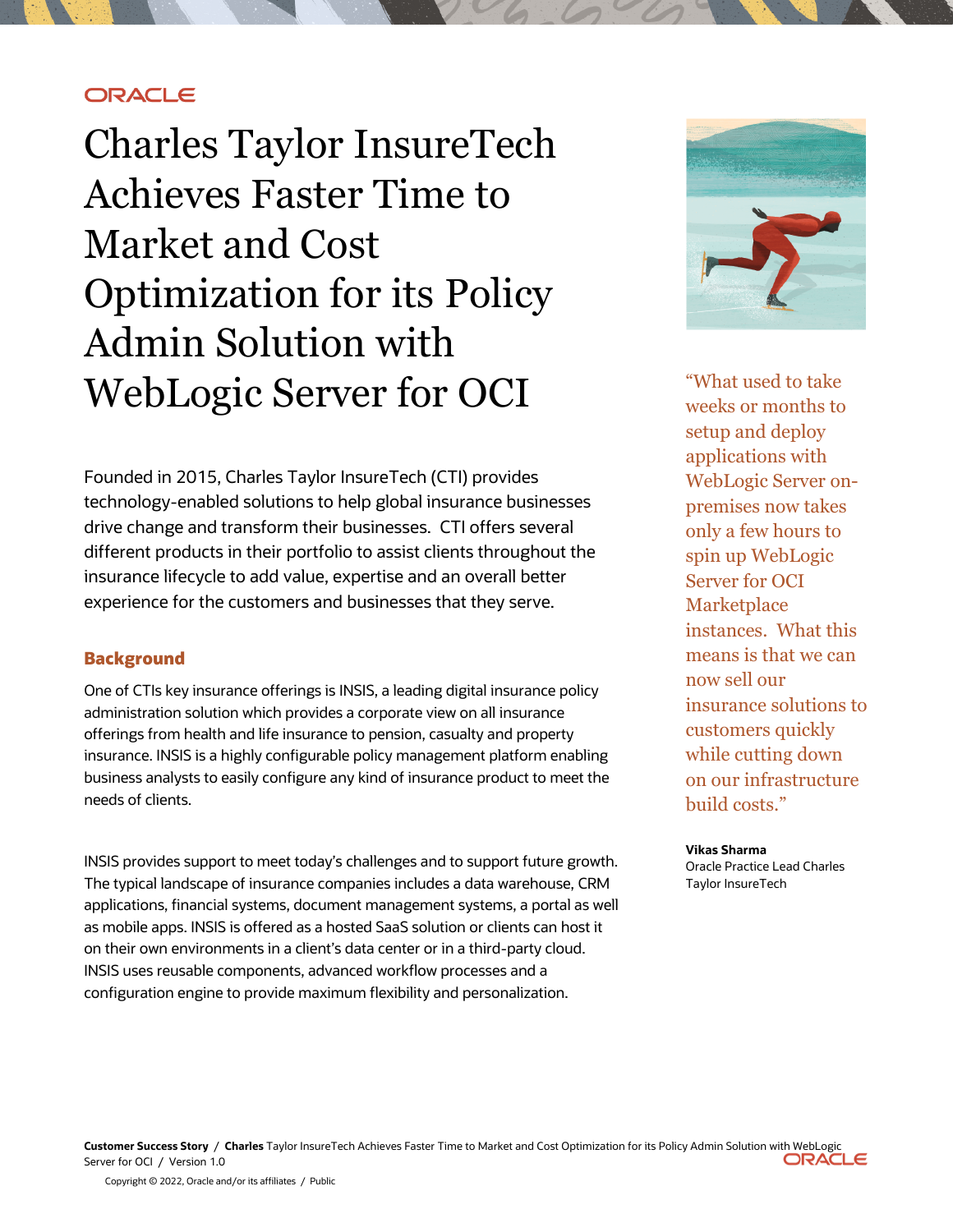

## **Why CTI Chose WebLogic Server for Oracle Cloud Infrastructure**

 Oracle WebLogic Server for Oracle Cloud Infrastructure (WLS for OCI) offers the same product capabilities as the on-premises solution, enabling CTI to easily move its complete INSIS solution to the Oracle Cloud without any code changes.

 WLS for OCI has provided CTI with several benefits including a faster time to market & business agility, cost control and savings, a simplified migration path to the Oracle Cloud, better cost analysis, and an improved policy administration solution for its customers. Let's explore each of these.

- **Faster time to market & business agility**: Prior to the move to WebLogic Server for Oracle Cloud Infrastructure, it would take CTI several weeks or even up to a month's build time for provisioning the whole stack. Now, with WLS for OCI, this is being achieved within couple of hours! WLS for OCI's automated provisioning made it easy to standardize the platform to on- board new customers with a very short lead time. Additionally, CTI can now easily scale their cloud infrastructure as their client's businesses grow. Now, clients can start small and can easily scale their solutions as requirements change. The WLS for OCI offering has made the INSIS SaaS solution standardized, streamlined, resilient and secure.
- • **Cost control and savings**: Charles Taylor InsureTech uses the WLS for OCI Universal Credits version, and only pays for the services while running. This solution enables CTI to have complete cost control from infrastructure to PaaS services and enables them to achieve significant cost savings. CTI has been able to optimize their costs by scaling up their production environment during the hours when peak volume is required and then scaling it back down when it's no longer necessary.

### **Oracle products Used**

- • WebLogic Server for OCI Marketplace
- WebLogic Server
- Exadata on OCI
- Oracle Integration Cloud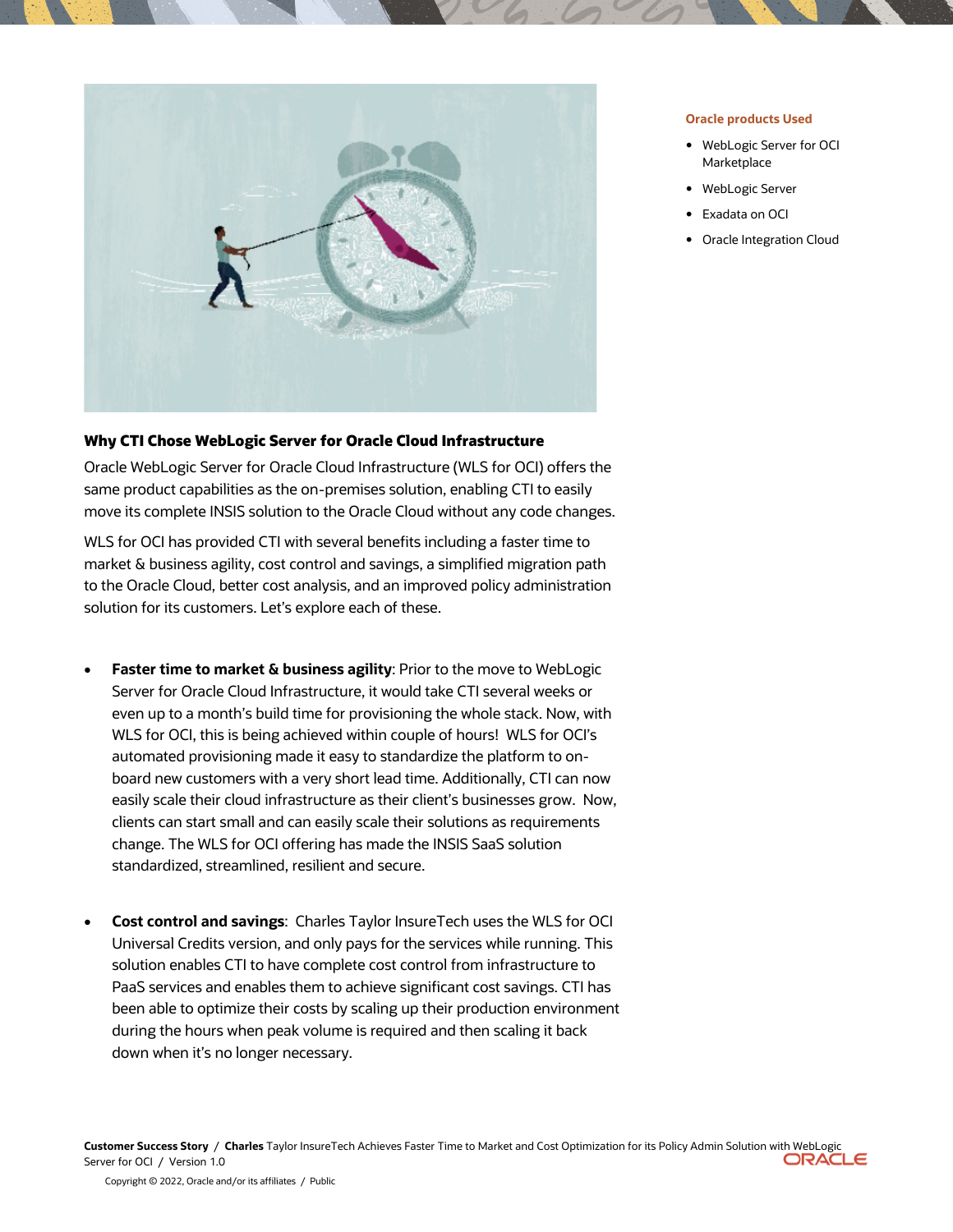- **A simplified migration path to the Oracle Cloud**: WLS for OCI has the same binaries as the WebLogic Server on-premises deployments. As such, CTI was able to seamlessly redeploy their solution to WLS for OCI without making any code changes. Additionally, while moving to the Oracle Cloud CTI was able to leverage the resilient Oracle RAC database and pluggable databases and benefited from a highly resilient and consolidated solution.
- • **Better cost analysis**: When deploying INSIS on Oracle Cloud, CTI used Compartments and Tagging to better isolate their customer workload in a secure way, to get a better understanding of the resources usage for customers, to keep track of chargebacks and and to keep on top of cost optimizations and cost savings.
- • **Improved policy administration solution**: By moving the INSIS solution to Oracle Cloud, CTI took advantage of Oracle Integration Cloud (OIC) PaaS to integrate with 3rd party applications and other microservices. CTI was able to build this integration quickly and efficiently by leveraging a wider variety of application and technology adapters and an easy to use browser-based integration platform.

 "What used to take weeks or months to setup and deploy applications with WebLogic Server on-premises now takes only a few hours to spin up WebLogic Server for OCI Marketplace instances. What this means is that we can now sell our insurance solutions to customers quickly while cutting down on our infrastructure build costs."

- Vikas Sharma, Oracle Practice Lead Charles Taylor InsureTech

## **Looking to the Future**

 As they look to the future, Charles Taylor InsureTech is interested in modernizing the solution with containerization and deployment on Kubernetes. They are currently in the process of doing deployments Oracle WebLogic Server for Oracle Cloud Infrastructure Container Engine for Kubernetes (WebLogic Server for OKE). CTI is excited about the future of WebLogic Server for OKE and what it holds in store.